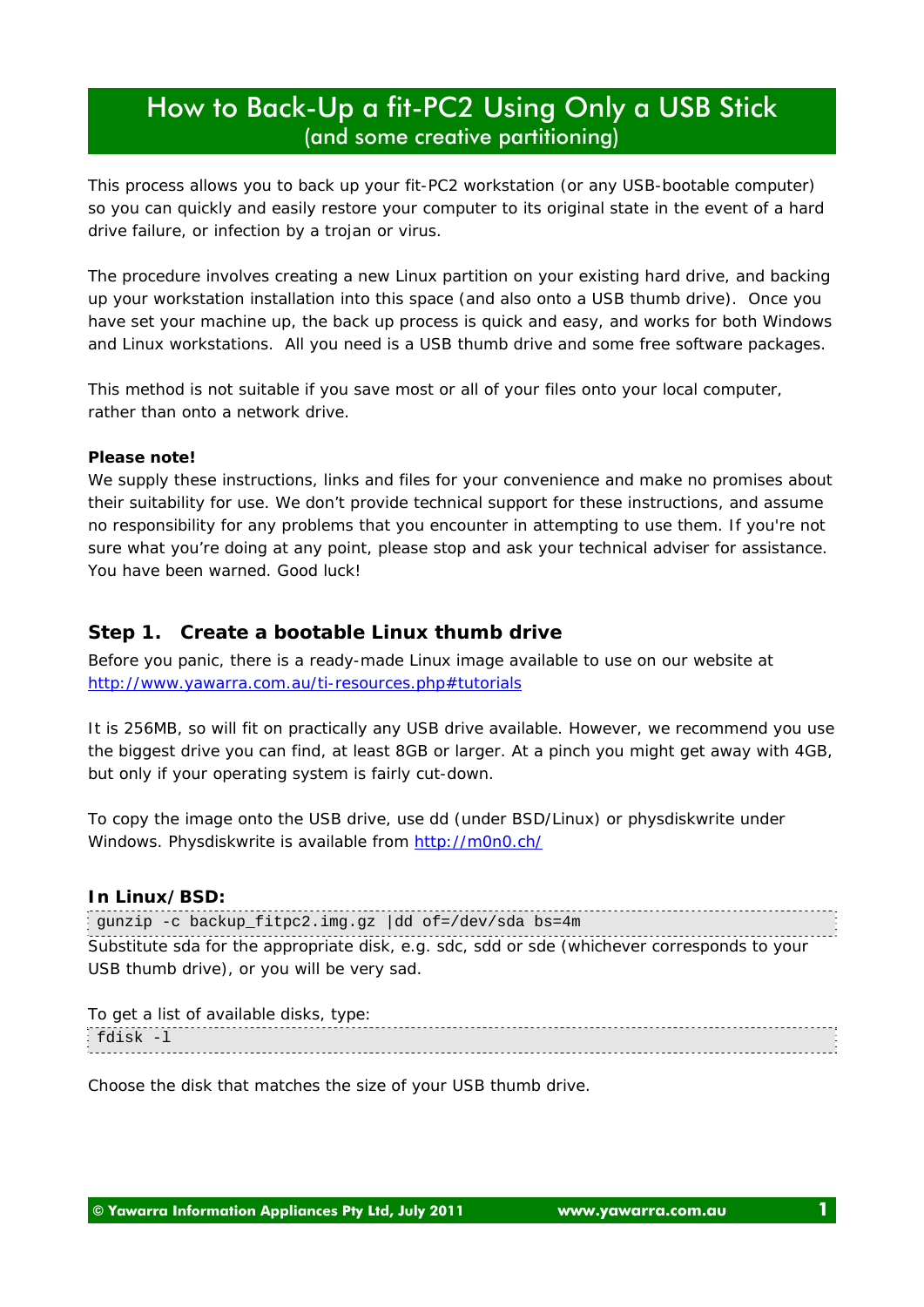#### **In Windows:**

Open a DOS command window, then go to the directory with physdiskwrite.exe and the image file in it and type:

physdiskwrite -u backup\_fitpc2.img.gz

Then select the appropriate device number.

*Note: This is usually the highest one offered, and it is never 0. You have been warned!*

## *Step 2. Boot your fit-PC2 from the USB drive*

For a start, just insert the thumb drive in one of the USB connections and restart the fit-PC2. If it still boots into Windows, reboot again and press "F2" to go into the BIOS and change the boot order (under the "Boot" menu), so that it boots from the USB drive first.

### *Step 3. Login to Linux*

Once you get a login prompt, the user name is "root", and the password is "yawarra".

## *Step 4. Create a new partition on the USB drive*

Because the image file used is only 256MB, the rest of your USB drive is still empty. It can be used to store backups, but before we can do that, we have to create a new partition. We do this using fdisk.

If all has gone as expected, your internal hard disk is /dev/sda, and the USB drive is /dev/sdb.

```
So, to add a new partition to the USB drive, we type:
fdisk /dev/sdb
"n" for a new partition
 "p" for primary
 "2" partition number
Accept the defaults for the start and end of the partition (this will give you the maximum
available space for your backups).
"w" to write the new partition table and exit fdisk
```
## *Step 5. Reboot*

Next we reboot Linux to give it a chance to recognise the new partition. Normally this wouldn't be necessary, but we have just changed the partitions on the primary disk that contains the current running operating system, so sometimes it can get confused if we don't restart.

reboot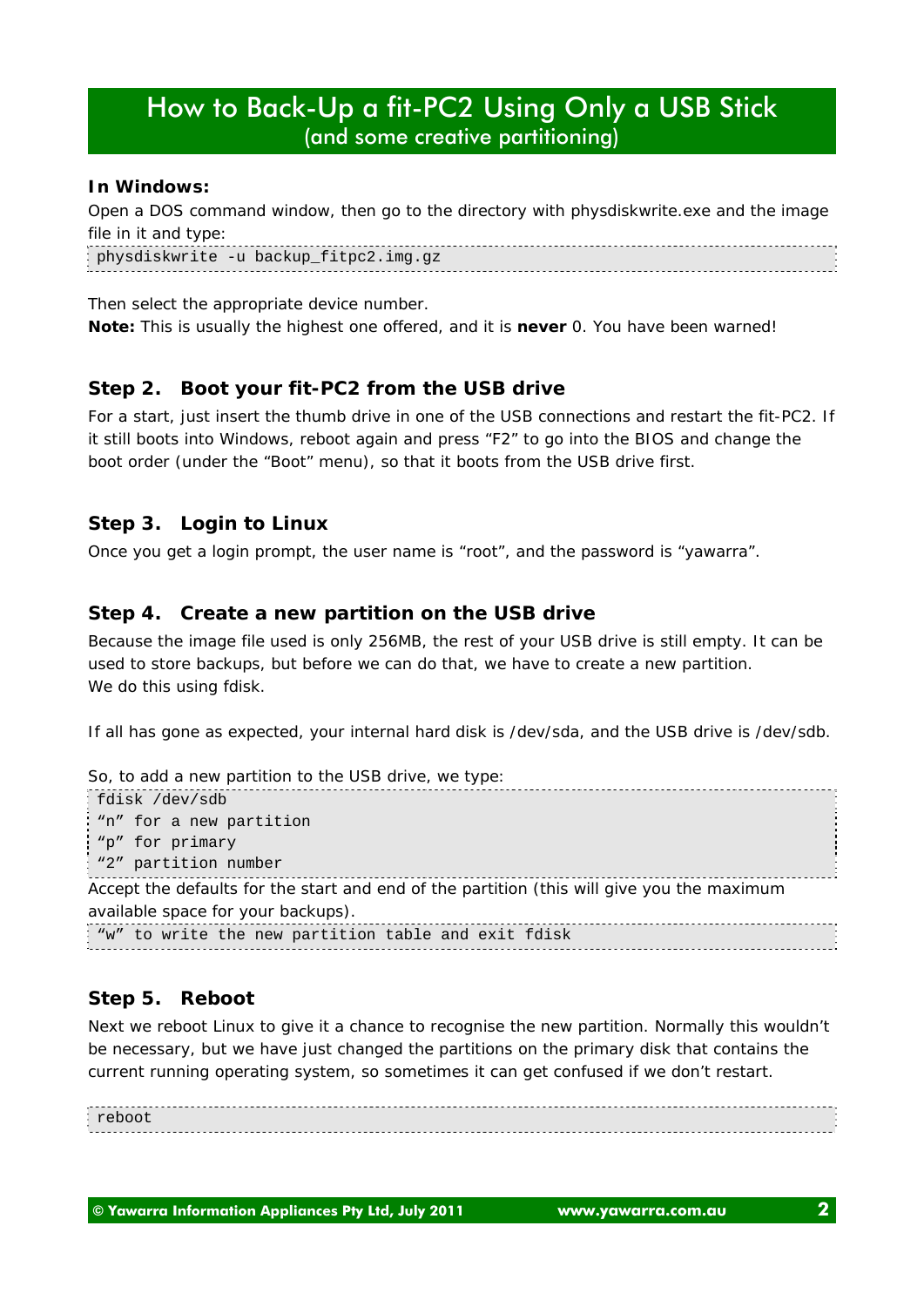### *Step 6. Create a new filesystem and mount it*

```
Once restarted, login again, then type:
mkfs.ext2 /dev/sdb2
mount -a
```
Your shiny new partition is now available in the /backups/usb directory.

## *Step 7. Figure out how big your current install is*

```
At the command prompt, type:
ntfsresize -i /dev/sda1
```
This will give you output something like:

```
fit-PC2-backup:~# ntfsresize -i /dev/sda1
ntfsresize v2.0.0 (libntfs 10:0:0)
Device name : /dev/sda1
NTFS volume version: 3.1
Cluster size : 4096 bytes
Current volume size: 83889594880 bytes (83890 MB)
Current device size: 83889598464 bytes (83890 MB)
Checking filesystem consistency ...
100.00 percent completed
Accounting clusters ...
Space in use : 5045 MB (6.0%)
Collecting resizing constraints ...
You might resize at 5044670464 bytes or 5045 MB (freeing 78845 MB).
Please make a test run using both the -n and -s options before real resizing!
```
The part we care about is the "space in use" section. This tells us approximately how big our backup file will be.

Provided your new empty USB partition is bigger than this, we proceed to backup the installation. If not, you'll either need a bigger USB stick, another Linux host on the network (such as a second fit-PC2), or to delete some unnecessary files from your fit-PC2.

*Note: If you are not routinely saving files to a network file server, this whole approach is not really suitable for you.*

## *Step 8. Backup onto the USB drive*

```
Change directory to the backup drive:
cd /backups/usb
```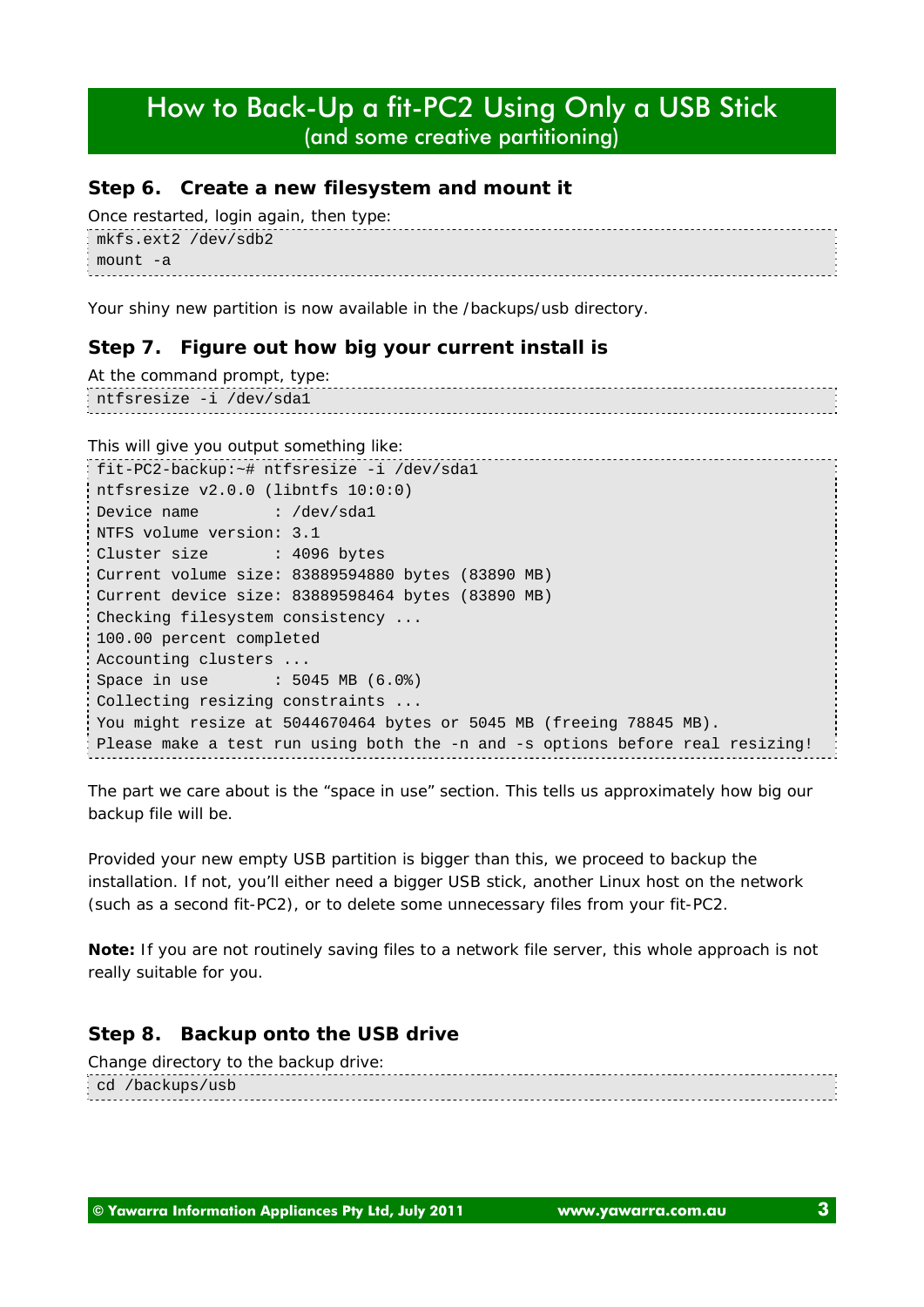| Make a new directory to store the backup, and change to it: |
|-------------------------------------------------------------|
| mkdir initial_backup                                        |
| cd initial_backup                                           |
|                                                             |
| Backup the Master Boot Record:                              |
| dd if=/dev/sda bs=512 count=1 of=sda.mbr }                  |
|                                                             |

#### Backup the Windows partition(s):

|  |  |  |  | ntfsclone --save-image --output - /dev/sdal  gzip -c >sda_partl.img.gz |  |
|--|--|--|--|------------------------------------------------------------------------|--|
|  |  |  |  |                                                                        |  |
|  |  |  |  |                                                                        |  |

*Note: If you are using Windows 7, you'll need to repeat for all NTFS partitions. This example is for Windows XP, which only has a single partition.*

While this is running, go make yourself a cuppa, it could take a little while.

Once it is done, you will have a current backup of your system on the USB stick that you can go back to when and if required. Note however that restoring from the backup will permanently destroy any changes made since the backup was done. Sometimes this is a good thing, other times, not so much...

#### **The remaining steps are optional, but useful.**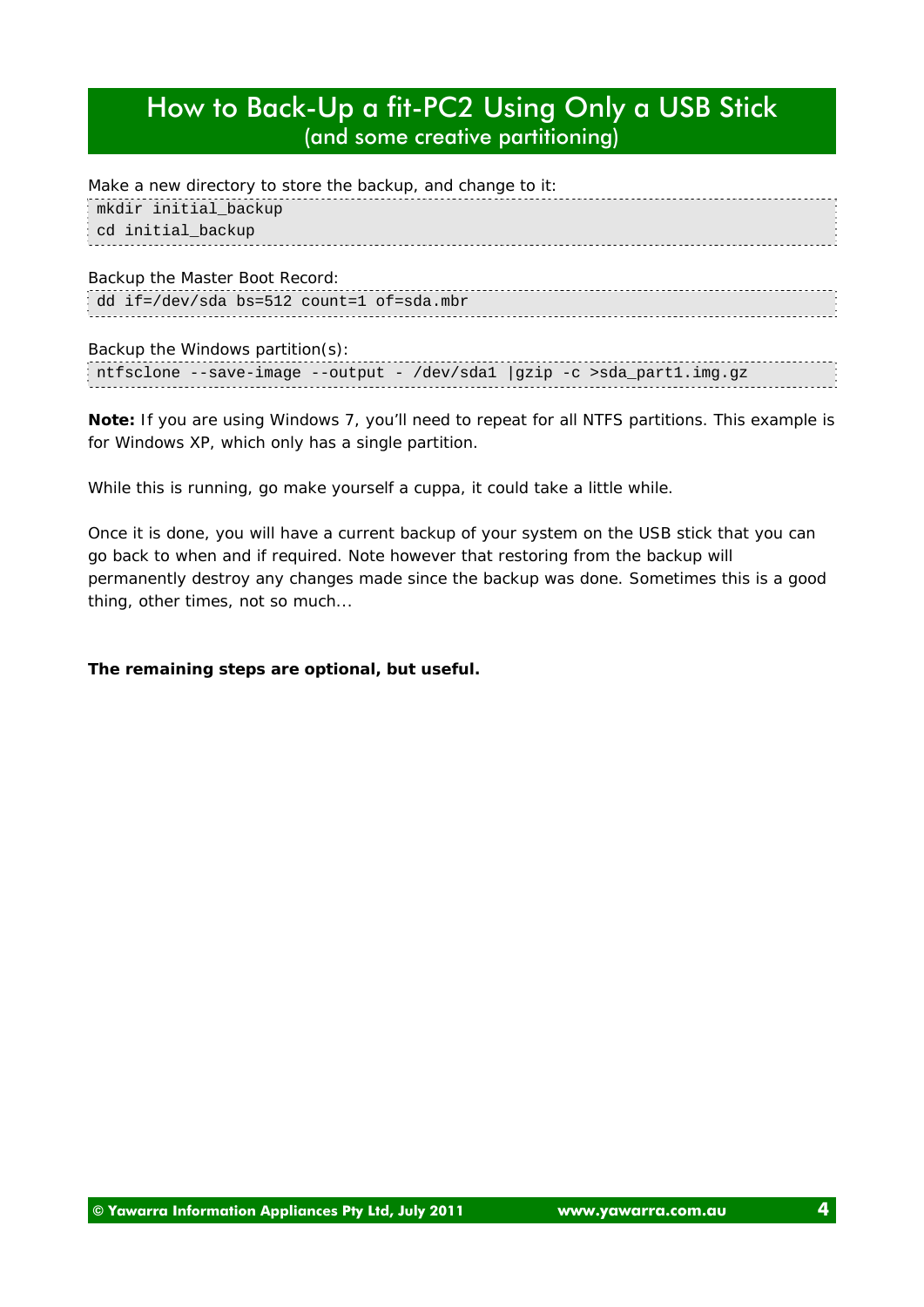## *Step 9. Resize the NTFS (Windows filesystem)*

Having determined in Step 7 how much space is in use, make an estimate of how much you will want for future growth. In our case, I double it, and add a bit to make it 12GB.

Resize the filesystem to the new size:

| First the test run:                                                                                                                                                                                                                 |  |
|-------------------------------------------------------------------------------------------------------------------------------------------------------------------------------------------------------------------------------------|--|
| ntfsresize /dev/sdal --no-action --size 12G                                                                                                                                                                                         |  |
|                                                                                                                                                                                                                                     |  |
| The secret of the second $P$ is a second sequence of the second second $\mathcal{L}_i$ seems the contribution of the second second second second second second second second second second second second second second second secon |  |

Then if all goes well (i.e. you don't get any error messages from the test run), the real deal: ntfsresize /dev/sda1 --size 12G

### *Step 10. Resize the partition*

This is actually the most dangerous part, but less so because we have a current backup (that we created in Step 8).

```
fdisk /dev/sda
"d" to delete
"1" to select partition 1
"n" to create a new partition
"p" for primary
"1" for partition 1 (start with default cylinder offered)
"+12000M" for size, or if you're not sure, add a little
"a" to add a bootable flag (partition 1)
"t" to change partition type, select type "7" HPFS/NTFS
"w" to write the changes
```
#### *Step 11. Boot into Windows*

Shutdown Linux with the command: halt

Then remove the USB drive and start the fit-PC2 again. Windows will automatically run CHKDSK and verify that the resizing process worked correctly. When it has finished, it will restart Windows again, and you should see your normal Windows startup, but you may also get a message saying that Windows has found and installed your new hardware (the "new" disk).

If you managed to get back into Windows successfully, all has gone well.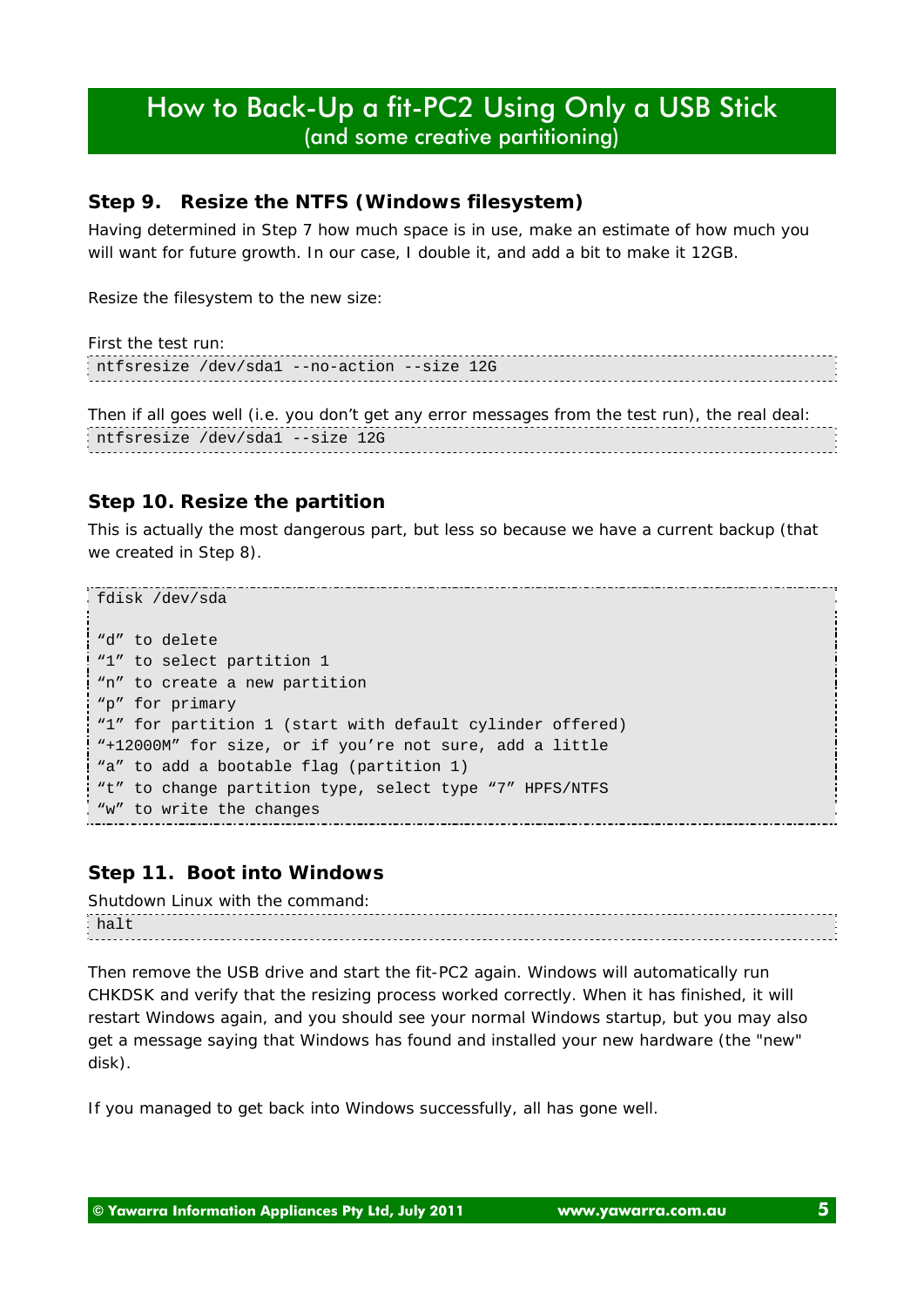### *Step 12. Boot into Linux and create a new partition on your computer*

Shut down Windows, re-insert the USB drive, and restart the machine.

```
Login to Linux, then type:
mkfs.ext2 /dev/sda2
 mount -a
```
You might notice this step is very similar to Step 6. With the exception of the disk involved, it is the same.

The new partition is now available in the /backups/hdd directory.

## *Step 13. Backup your system to the second partition*

This step can be repeated as often as you wish to give you peace of mind. We suggest weekly, fortnightly or monthly. Unless you add and remove a lot of software, daily is a bit over the top, but hey, who are we to dictate paranoia...

If you haven't done so already (ie. in Step 12), boot Linux and login.

Change to your backups directory, and make a new sub-directory with a meaningful name. We suggest the date, for example:

cd /backups/hdd mkdir 20110720 cd 20110720

Backup the Master Boot Record:

|  | dd if=/dev/sda bs=512 count=1 of=sda.mbr : |  |  |
|--|--------------------------------------------|--|--|
|  |                                            |  |  |

Backup the Windows partition:

|  |  |  | ntfsclone --save-image --output - /dev/sdal  gzip -c >sda_partl.img.gz |  |
|--|--|--|------------------------------------------------------------------------|--|
|  |  |  |                                                                        |  |

Once this command completes, you have a current backup on the second partition of the hard disk. This will protect you from software failure.

If you also wish to protect yourself from hardware failure, we suggest copying this backup to your USB drive also:

cp sda\* ../usb/.

*Note: Since space is limited on the USB drive, you will not be able to keep as many copies there, but a recent backup is always a good idea.*